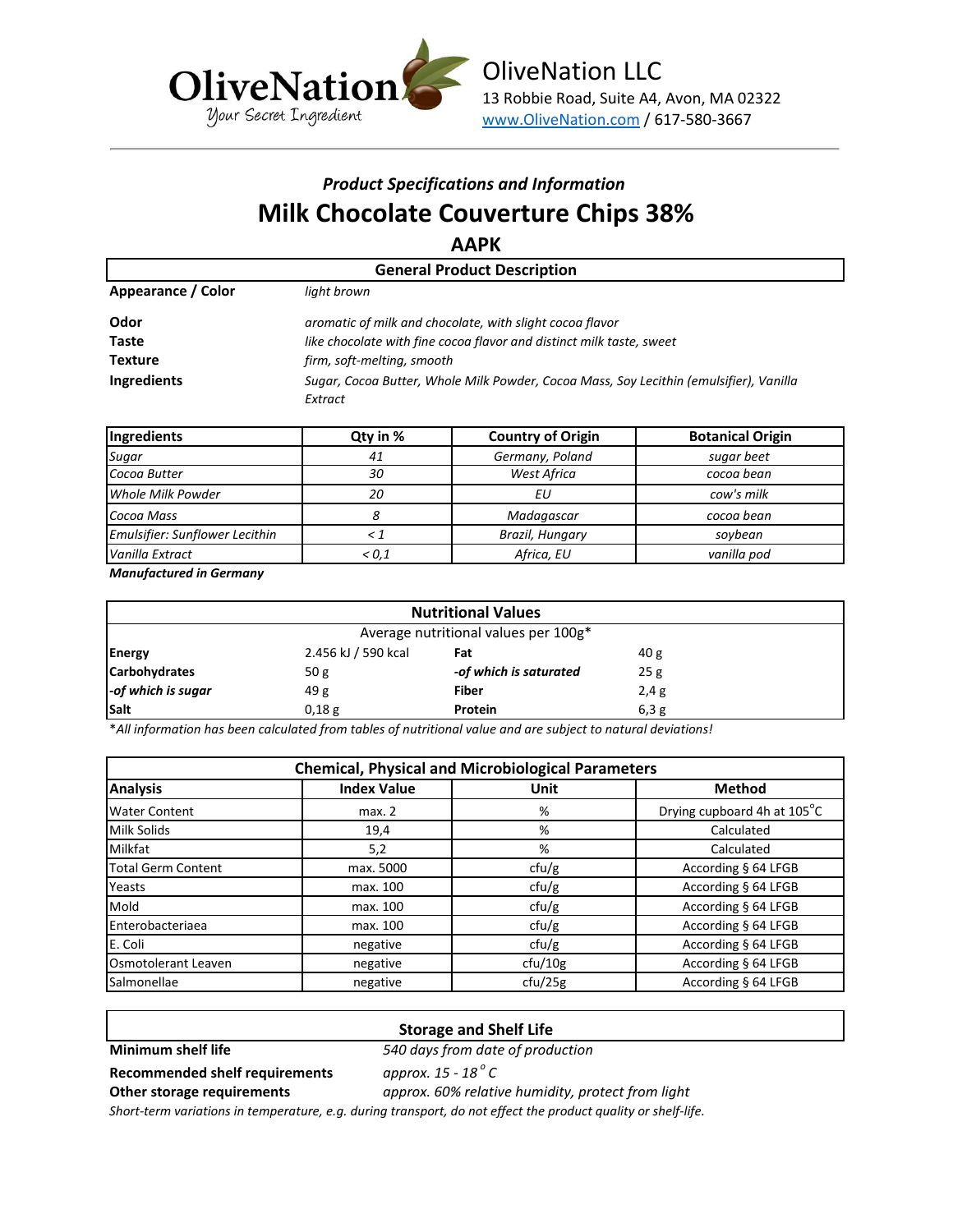

# *Product Specifications and Information* **Milk Chocolate Couverture Chips 38% AAPK**

| <b>Allergen Information</b>          |                             |                           |                  |                                    |    |                    |
|--------------------------------------|-----------------------------|---------------------------|------------------|------------------------------------|----|--------------------|
| <b>Allergens</b>                     | <b>Contained in Product</b> |                           |                  | <b>Risk of Cross-contamination</b> |    |                    |
|                                      | <b>Yes</b>                  | No                        | <b>Substance</b> | Yes                                | No | <b>Comment</b>     |
| Cereals containing gluten            |                             | X                         |                  |                                    | X  |                    |
| Crustaceans                          |                             | X                         |                  |                                    | X  |                    |
| Eggs                                 |                             | X                         |                  |                                    | X  |                    |
| Fish                                 |                             | X                         |                  |                                    | X  |                    |
| Peanuts                              |                             | X                         |                  |                                    | X  |                    |
| Soy                                  | X                           |                           | soy lecithin     |                                    | X  |                    |
| Milk                                 | X                           |                           | milk powder      |                                    | X  |                    |
| <b>Nuts</b>                          |                             | $\boldsymbol{\mathsf{x}}$ |                  | X                                  |    | almonds, hazelnuts |
| Almonds                              |                             | X                         |                  | X                                  |    | almonds            |
| Pistachios                           |                             | X                         |                  |                                    | X  |                    |
| <b>Hazelnuts</b>                     |                             | X                         |                  | X                                  |    | hazelnuts          |
| Celery                               |                             | X                         |                  |                                    | X  |                    |
| <b>Mustard</b>                       |                             | X                         |                  |                                    | X  |                    |
| <b>Sesame Seeds</b>                  |                             | X                         |                  |                                    | X  |                    |
| <b>Sulphur Dioxide and Sulphites</b> |                             | X                         |                  |                                    | X  |                    |
| Lupin                                |                             | X                         |                  |                                    | X  |                    |
| Molluscs                             |                             | X                         |                  |                                    | X  |                    |

| <b>Status</b>                   |     |    |                      |
|---------------------------------|-----|----|----------------------|
| <b>Description</b>              | Yes | No | Comment              |
| Suitable for Vegetarians        | X   |    |                      |
| Suitable for Ovo-Vegetarians    |     | x  | contains milk powder |
| Suitable for Lacto-Vegetarians  | X   |    |                      |
| Suitable for Vegans             |     | x  | contains milk powder |
| Suitable for Lactos Intolerance |     | χ  | contains milk powder |
| Suitable for Celiac Disease     | x   |    |                      |
| Kosher                          | x   |    |                      |
| Halal                           | X   |    |                      |
| Fairtrade MB Certificate        |     | x  |                      |
| UTZ MB certificate              | x   |    | only on order        |
| <b>RSPO SG Certificate</b>      |     | χ  |                      |
| <b>Contains Alcohol</b>         |     | x  |                      |